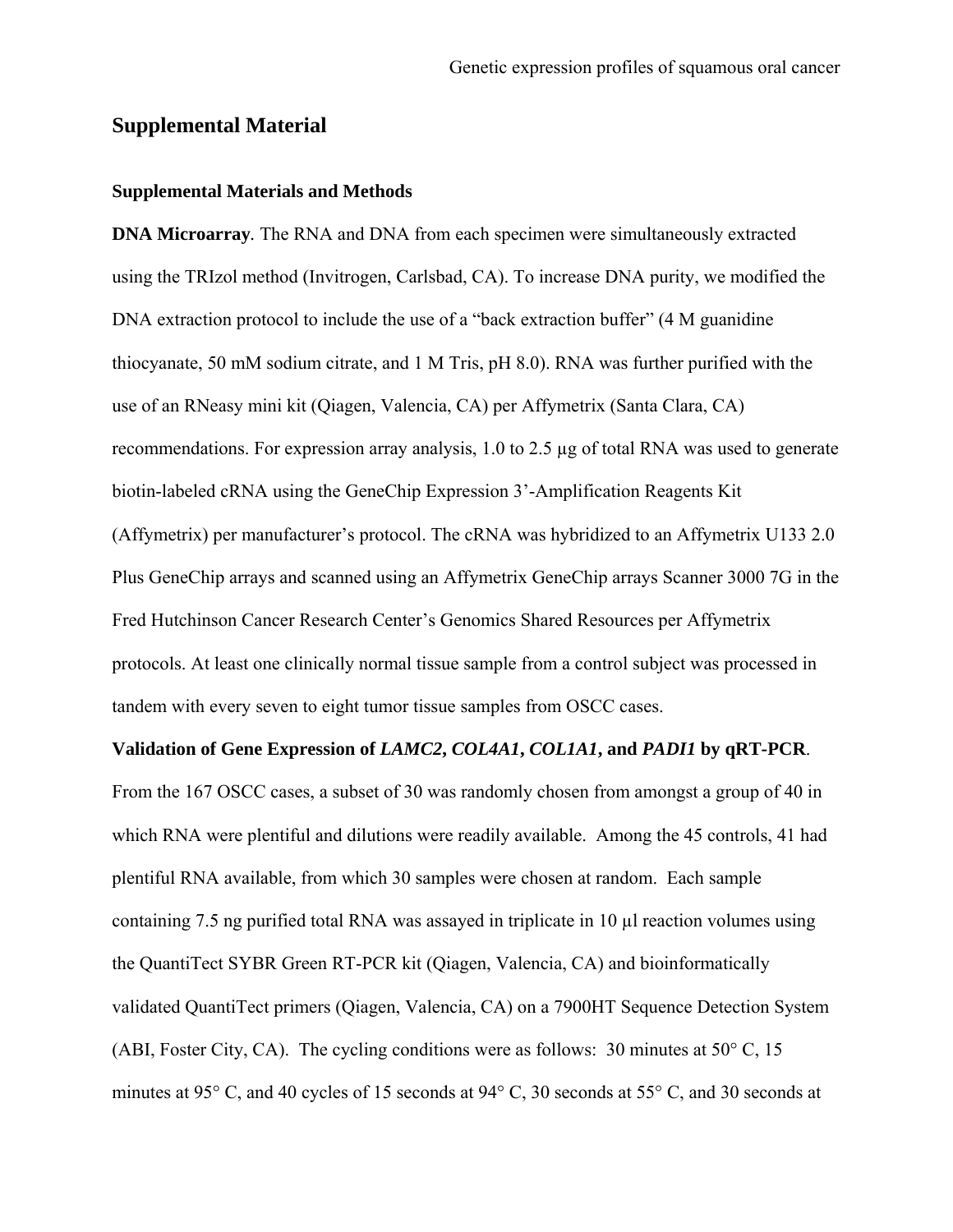72° C. For *COL1A1* (NM\_000088), a 118-bp amplicon spanning exons 1 and 2 was amplified. For *COL4A1* (NM 001845), a 119-bp amplicon spanning exons 6, 7, 8, and 9 was amplified. For *LAMC2* (NM 005562), a 74-bp amplicon spanning exons 18 and 19 was amplified. For *PADI1* (NM 013358), an 80-bp amplicon spanning exons 3, 4, and 5 was amplified. We used *ACTB* as the reference gene and amplified a 146-bp amplicon that spans exons 3 and 4. Ten point standard curves were generated using Universal Human Reference RNA (Stratagene, La Jolla, CA) for all genes, except *PADI1* in which Normal Adjacent Esophagus Total RNA (Ambion, Austin, TX) was used. The linear correlation coefficient  $(R^2)$  was 0.99 or greater for all runs. The mean threshold cycle (Ct) values were calculated from the triplicate Ct values. Mean Ct values were further normalized in relation to the mean Ct value of the *ACTB* gene.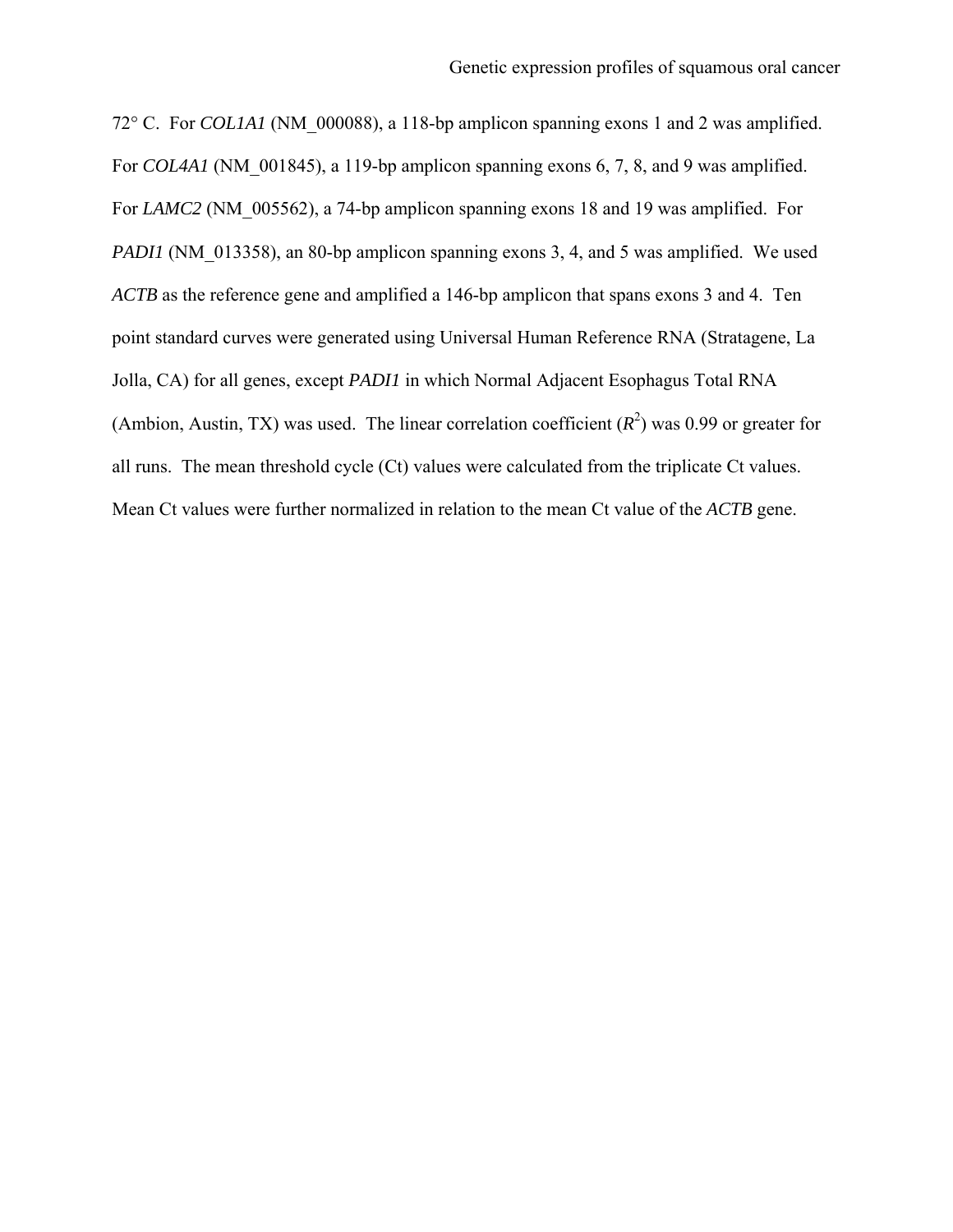|                                                 | <b>Training Set</b> |                  |                  |               | <b>Testing Set</b> |                  |                  |               |  |  |  |
|-------------------------------------------------|---------------------|------------------|------------------|---------------|--------------------|------------------|------------------|---------------|--|--|--|
|                                                 | <b>OSCC</b> Case    |                  | Control          |               | <b>OSCC</b> Case   |                  | Control          |               |  |  |  |
|                                                 | $(n=119)$           |                  | $(n=35)$         |               | $(n=48)$           |                  | $(n=10)$         |               |  |  |  |
|                                                 | n                   | $\frac{0}{0}$    | $\mathbf n$      | $\frac{0}{0}$ | $\mathbf n$        | $\frac{0}{0}$    | n                | $\frac{0}{0}$ |  |  |  |
| Age                                             |                     |                  |                  |               |                    |                  |                  |               |  |  |  |
| 19-39                                           | 5                   | (4.2)            | 14               | (40.0)        | $\overline{2}$     | (4.2)            | $\mathfrak{Z}$   | (30.0)        |  |  |  |
| 40-49                                           | 18                  | (15.1)           | $\, 8$           | (22.9)        | $8\,$              | (16.7)           | 6                | (60.0)        |  |  |  |
| 50-59                                           | 40                  | (33.6)           | $\overline{4}$   | (11.4)        | 17                 | (35.4)           | $\mathbf{1}$     | (10.0)        |  |  |  |
| 60-88                                           | 56                  | (47.1)           | 9                | (25.7)        | 21                 | (43.8)           | $\boldsymbol{0}$ | (0.0)         |  |  |  |
| <b>Sex</b>                                      |                     |                  |                  |               |                    |                  |                  |               |  |  |  |
| Male                                            | 84                  | (70.6)           | 25               | (71.4)        | 36                 | (75.0)           | 7                | (70.0)        |  |  |  |
| Female                                          | 35                  | (29.4)           | 10               | (28.6)        | 12                 | (25.0)           | 3                | (30.0)        |  |  |  |
| Race                                            |                     |                  |                  |               |                    |                  |                  |               |  |  |  |
| White                                           | 106                 | (93.0)           | 24               | (68.6)        | 40                 | (85.1)           | 6                | 66.7)         |  |  |  |
| Non-white                                       | 8                   | (7.0)            | 11               | (31.4)        | $\tau$             | (14.9)           | 3                | (33.3)        |  |  |  |
| Unknown                                         | 5                   |                  | $\boldsymbol{0}$ |               | $\mathbf{1}$       |                  | $\mathbf{1}$     |               |  |  |  |
| <b>Current smoking status*</b>                  |                     |                  |                  |               |                    |                  |                  |               |  |  |  |
| Never or                                        | 59                  | (49.6)           | 25               | (71.4)        | 27                 | (56.3)           | 8                | (80.0)        |  |  |  |
| Former                                          |                     |                  |                  |               |                    |                  |                  |               |  |  |  |
| Current                                         | 60                  | (50.4)           | 10               | (28.6)        | 21                 | (43.7)           | $\overline{2}$   | (20.0)        |  |  |  |
| Average alcoholic drinks per day in prior year* |                     |                  |                  |               |                    |                  |                  |               |  |  |  |
| Never or                                        | 36                  | (30.8)           | 9                | (25.7)        | 19                 | (40.4)           | 3                | (30.0)        |  |  |  |
| Former                                          |                     |                  |                  |               |                    |                  |                  |               |  |  |  |
| Current                                         | 81                  | (69.2)           | 26               | (74.3)        | 28                 | (59.6)           | 7                | (70.0)        |  |  |  |
| Unknown                                         | $\overline{2}$      |                  | $\mathbf{0}$     |               | $\mathbf{1}$       |                  | $\theta$         |               |  |  |  |
|                                                 |                     |                  |                  |               |                    |                  |                  |               |  |  |  |
|                                                 |                     |                  |                  |               |                    |                  |                  |               |  |  |  |
| <b>III/IV</b>                                   | 77                  | (64.7)           | $\boldsymbol{0}$ |               | 35                 | (72.9)           |                  |               |  |  |  |
| <b>Tissue Site - oral cavity vs. oropharynx</b> |                     |                  |                  |               |                    |                  |                  |               |  |  |  |
| Oral                                            |                     |                  | $\mathbf{1}$     |               |                    |                  |                  |               |  |  |  |
| Oropharynx                                      | 31                  | (26.1)           | 34               | (97.1)        | 19                 | (39.6)           | 10               | (100.0)       |  |  |  |
| <b>AJCC Stage</b><br>I/II                       | 42<br>88            | (35.3)<br>(73.9) | $\boldsymbol{0}$ | (2.9)         | 13<br>29           | (27.1)<br>(60.4) | $\boldsymbol{0}$ | (0.0)         |  |  |  |

Supplemental Table 1. Selected Characteristics of Study Participants

\*As of the date of diagnosis (OSCC cases) or recruitment (controls)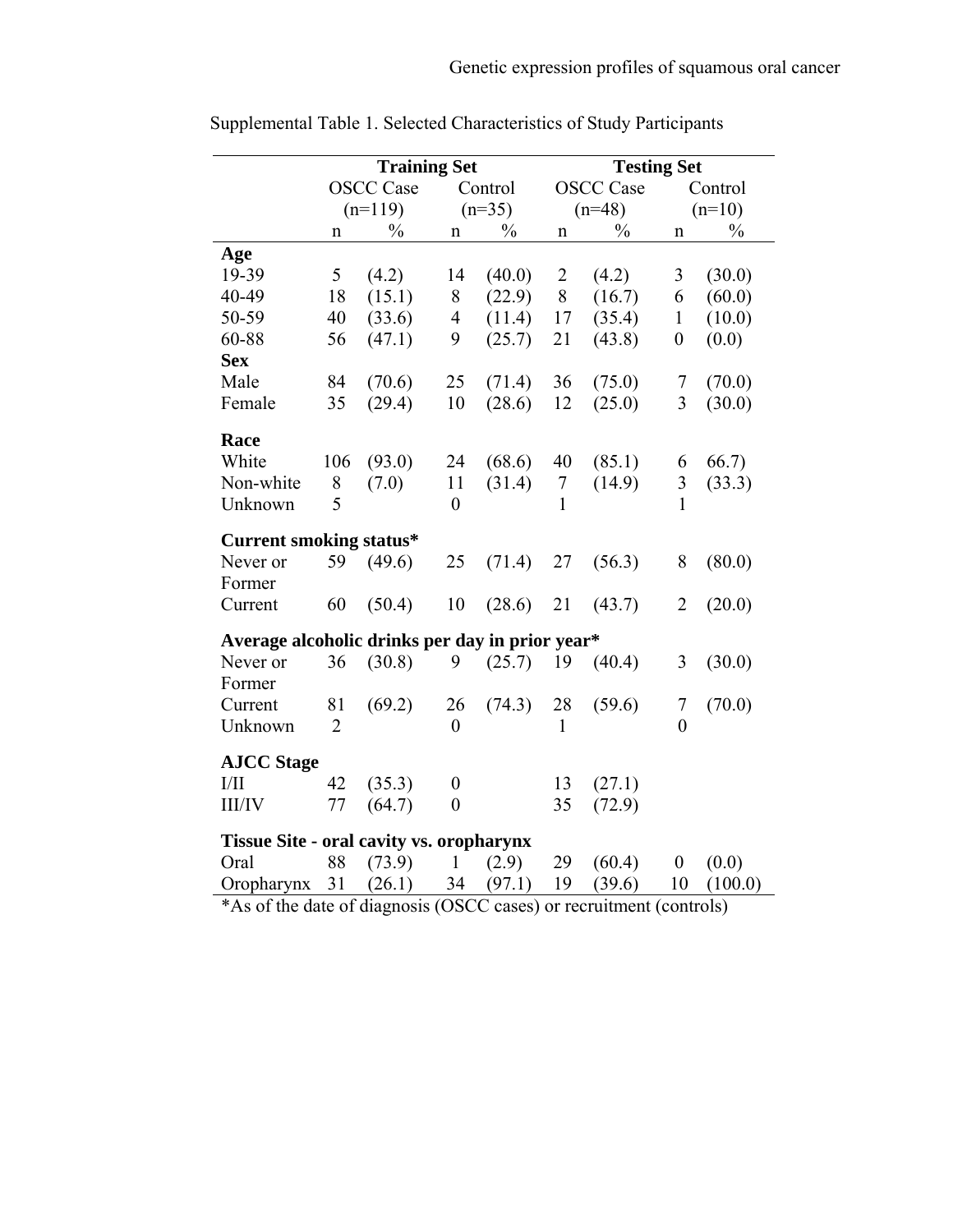Supplemental Table 2. Probe sets (n=67) potentially involved in the development of oral dysplasia (See attachment "Supplemental Table 2")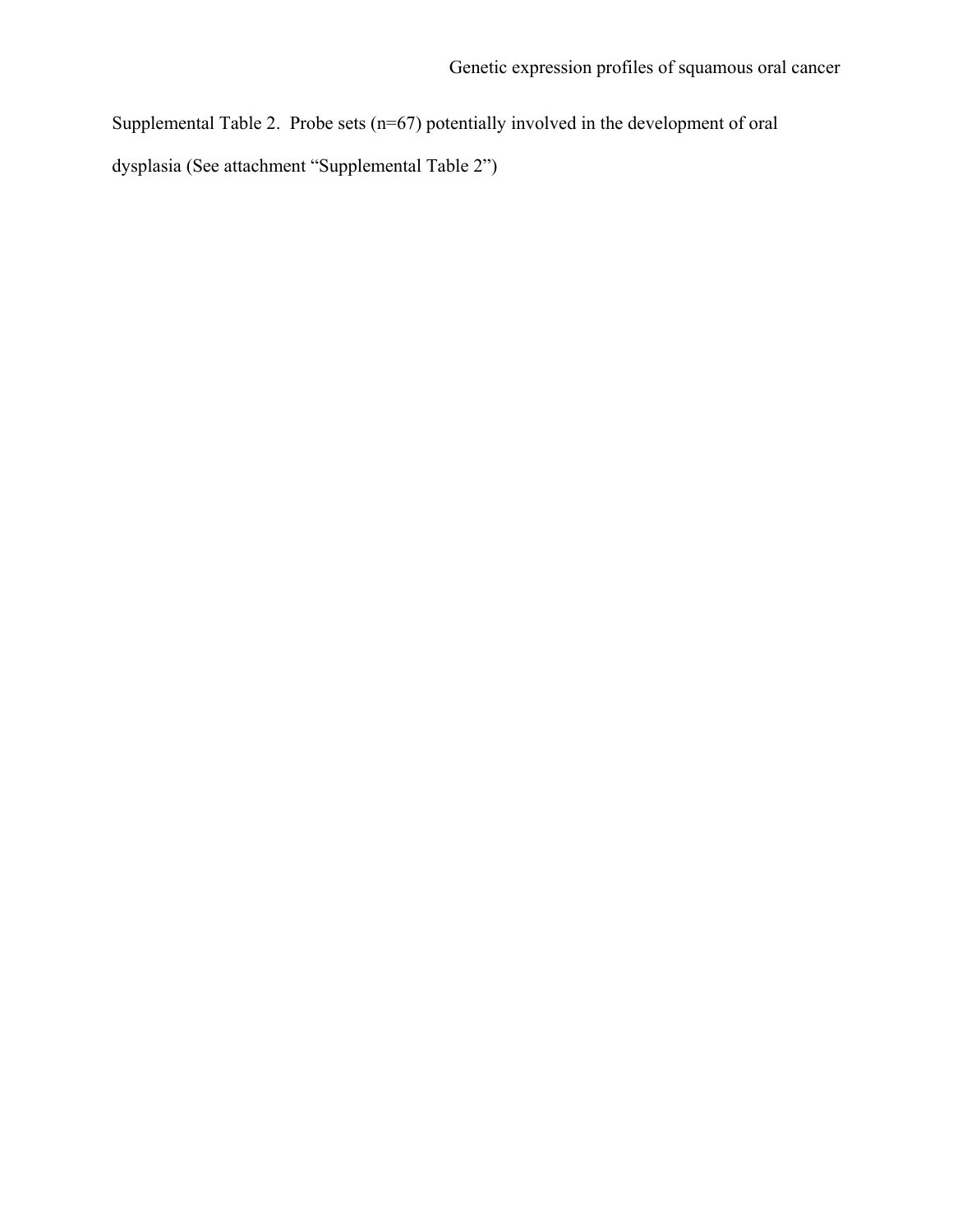| Upregulation in Dysplasia vs.Controls |                   |                      | Down-regulation in Dysplasia vs. Controls |                       |          |  |  |
|---------------------------------------|-------------------|----------------------|-------------------------------------------|-----------------------|----------|--|--|
| Gene Name                             | Gene Symbol       | $\overline{Z}$ Score | Gene Name                                 | Gene Symbol           | Z Score  |  |  |
| 202311_s_at                           | COL1A1            | 26.04                | 241233_x_at                               | C <sub>21</sub> orf81 | $-21.57$ |  |  |
| 211980_at                             | COL4A1            | 25.33                | 220149_at                                 | FLJ22671              | $-18.67$ |  |  |
| 202404 s at                           | COL1A2            | 25.33                | 1569608_x_at                              |                       | $-18.16$ |  |  |
| 202310 <sub>_s_at</sub>               | COL1A1            | 23.79                | 218885_s_at                               | GALNT12               | $-16.88$ |  |  |
| 221729_at                             | COL5A2            | 21.66                | 225548_at                                 | <b>SHRM</b>           | $-14.92$ |  |  |
| 221730_at                             | COL5A2            | 20.65                | 205319_at                                 | <b>PSCA</b>           | $-14.82$ |  |  |
| 212488_at                             | COL5A1            | 20.65                | 218935 at                                 | EHD <sub>3</sub>      | $-13.95$ |  |  |
| 212489_at                             | COL5A1            | 19.35                | 230740_at                                 |                       | $-13.91$ |  |  |
| 225681_at                             | CTHRC1            | 18.82                | 242417_at                                 | LOC283278             | $-13.86$ |  |  |
| 217312 <sub>_8_at</sub>               | COL7A1            | 18.28                | 220962 s at                               | PADI1                 | $-13.69$ |  |  |
| 212012_at                             | <b>PXDN</b>       | 18.06                | 218779_x_at                               | EPS8L1                | $-13.2$  |  |  |
| $205157$ _s_at                        | KRT17             | 17.82                | 220016_at                                 | <b>AHNAK</b>          | $-13.12$ |  |  |
| 204415_at                             | G1P3              | 17.75                | 1553861_at                                | TCP11L2               | $-12.54$ |  |  |
| 204715_at                             | PANX1             | 17.41                | 221665_s_at                               | EPS8L1                | $-12.53$ |  |  |
| 217430_x_at                           | COL1A1            | 17.25                | 210868 s at                               | ELOVL6                | $-12.33$ |  |  |
| 1555778_a_at                          | <b>POSTN</b>      | 17.02                | 240000_at                                 | <b>LIPI</b>           | $-11.57$ |  |  |
| 225292_at                             | COL27A1           | 16.94                | 204378_at                                 | BCAS1                 | $-11.36$ |  |  |
| 213869_x_at                           | THY1              | 16.92                | $1565661_x_at$                            | FUT6                  | $-11.23$ |  |  |
| 204647_at                             | HOMER3            | 16.92                | 205730 <sub>_s_at</sub>                   | ABLIM3                | $-11.19$ |  |  |
| 229554_at                             | <b>LUM</b>        | 16.8                 | $205428$ _s_at                            | CALB <sub>2</sub>     | $-9.5$   |  |  |
| $203325$ _s_at                        | COL5A1            | 16.4                 | 209975_at                                 | CYP2E1                | $-8.52$  |  |  |
| 209900_s_at                           | SLC16A1           | 15.83                |                                           |                       |          |  |  |
| 208851_s_at                           | THY1              | 15.72                |                                           |                       |          |  |  |
| 225288_at                             | COL27A1           | 15.55                |                                           |                       |          |  |  |
| 210809_s_at                           | <b>POSTN</b>      | 15.27                |                                           |                       |          |  |  |
| 205483_s_at                           | G1P2              | 14.85                |                                           |                       |          |  |  |
| 204114_at                             | NID <sub>2</sub>  | 14.66                |                                           |                       |          |  |  |
| 213668_s_at                           | SOX4              | 14.26                |                                           |                       |          |  |  |
| 226997_at                             |                   | 14.25                |                                           |                       |          |  |  |
| 41037_at                              | TEAD4             | 14.2                 |                                           |                       |          |  |  |
| 214453_s_at                           | IFI44             | 14.12                |                                           |                       |          |  |  |
| 202235_at                             | SLC16A1           | 14.1                 |                                           |                       |          |  |  |
| 217519_at                             | MACF1             | 13.96                |                                           |                       |          |  |  |
| 208156_x_at                           | EPPK1             | 13.53                |                                           |                       |          |  |  |
| 202238_s_at                           | <b>NNMT</b>       | 13.52                |                                           |                       |          |  |  |
| $223541$ _at                          | HAS3              | 13.43                |                                           |                       |          |  |  |
| 204619_s_at                           | CSPG <sub>2</sub> | 13.33                |                                           |                       |          |  |  |
| 219863_at                             | HERC <sub>5</sub> | 12.82                |                                           |                       |          |  |  |
| 218888_s_at                           | NETO <sub>2</sub> | 12.5                 |                                           |                       |          |  |  |
| 204972 at                             | OAS <sub>2</sub>  | 12.12                |                                           |                       |          |  |  |
| 222344_at                             | C5orf13           | 12.11                |                                           |                       |          |  |  |
| 210797_s_at                           | OASL              | 11.96                |                                           |                       |          |  |  |
| 209800_at                             | KRT16             | 11.91                |                                           |                       |          |  |  |
| 209969_s_at                           | STAT1             | 11.8                 |                                           |                       |          |  |  |
| 203921_at                             | CHST2             | 11.75                |                                           |                       |          |  |  |
| 229055_at                             | GPR68             | 11.25                |                                           |                       |          |  |  |

**Supplemental Table 2. Probe sets (n=67) potentially involved in the development of oral dysplasia**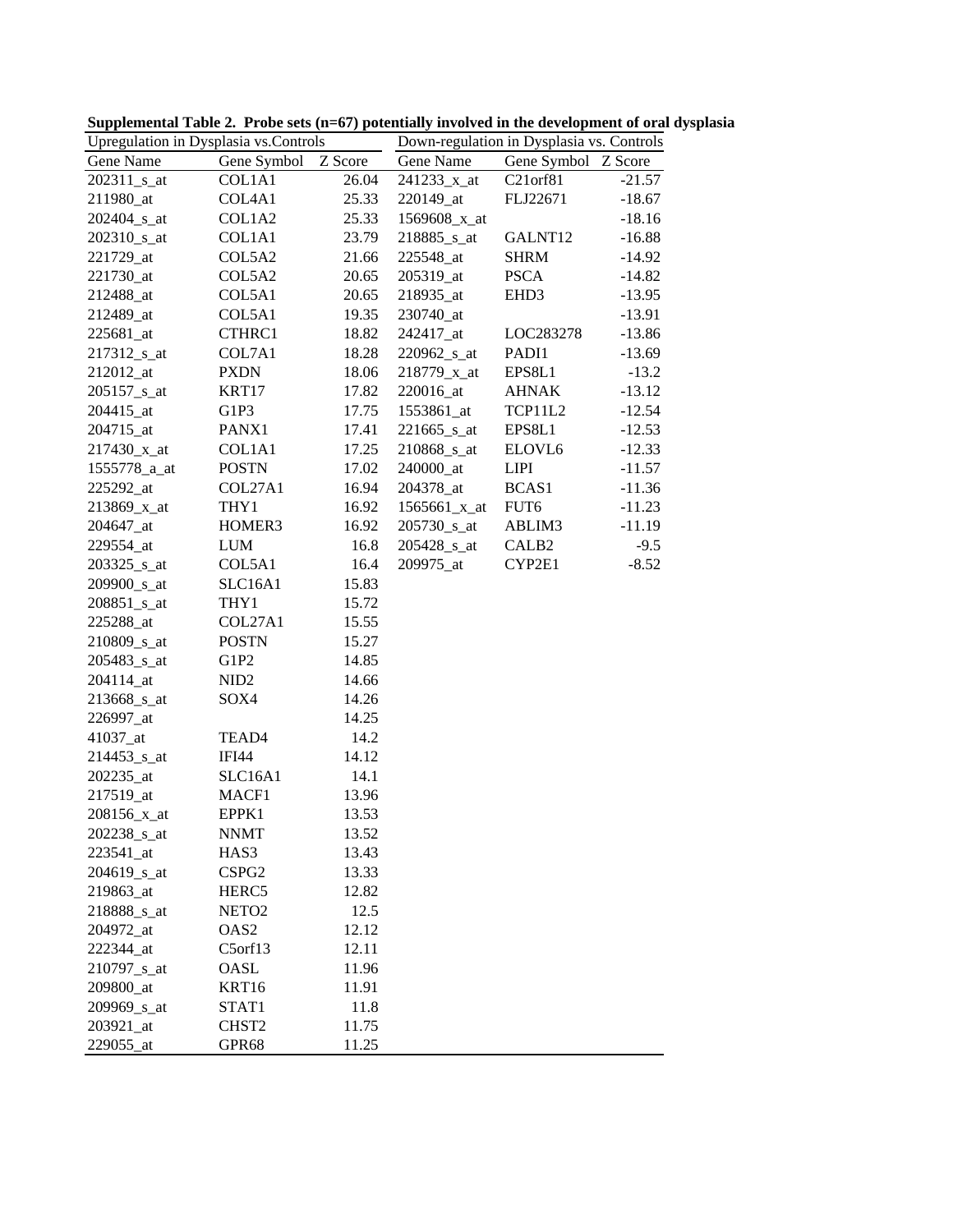

**Supplemental Figure 1**: Schematic representation of the method for selecting the differentially expressed genes specific to oral cancer. A) To obtain the list of differentially expressed genes only between cancer and control that were not also differentially expressed in dysplastic lesions, the dysplastic lesions and controls were grouped together and the gene expression was compared to that of the invasive tumors. Using this list of genes, we then excluded those that were differentially expressed between control and dysplasia (i.e.  $\Delta$  and  $\blacksquare$ ) using NFD=1 criterion. The remaining genes were those whose expression levels remained the same between control and dysplasia (i.e.  $\bullet$ ), but were up- or down-regulated in cancer. B) Conversely, we sought to determine those genes whose differential expression between cancer and controls appears to occur early in the process of carcinogenesis. For this analysis, we grouped the dysplastic lesions with the cancer samples and the gene expression was compared to that of the controls. Using this list of genes, we then excluded those that were differentially expressed between dysplasia and cancer (i.e.  $\Delta$  and  $\blacksquare$ ) using NFD=1 criterion. The remaining genes were those whose expression levels remained the same between dysplasia and cancer (i.e.  $\bullet$ ), but were up- or down-regulated compared to controls.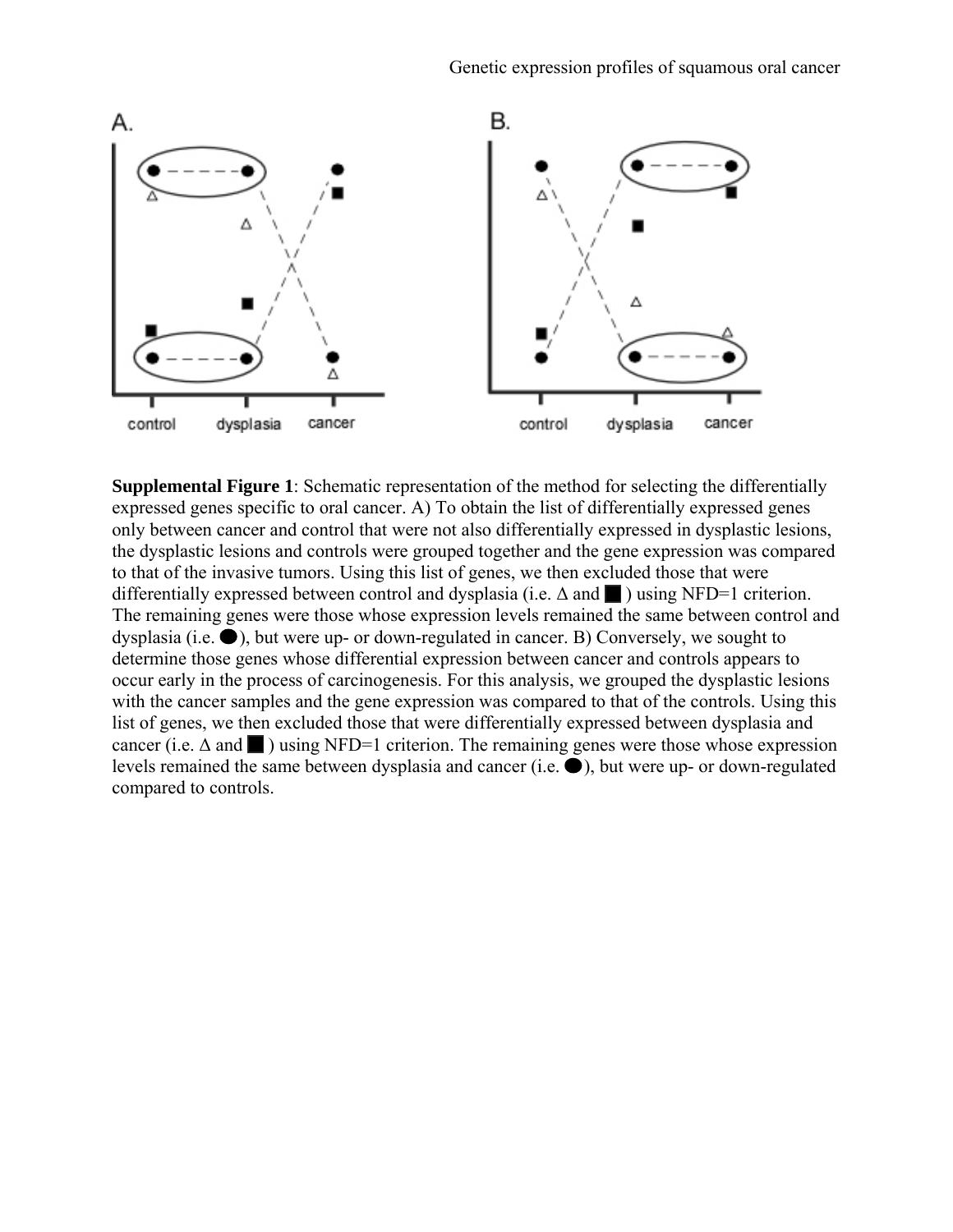Supplemental Figure 2

Legend for Supplemental Figure 2:

**Supplemental Figure 2.** Hierarchical clustering of the gene expression data using the top 131 probe sets differentially expressed in OSCC when compared to normal controls. The dendogram at the top lists all of the samples tested and measures their degree of relatedness in gene expression. Each column represents the expression levels for all the probe sets in a particular sample, whereas each row represents the relative expression of a particular probe set across all samples. The expression level of any probe set in any given sample (relative to the mean expression level of that probe set across all samples) is reported along a color scale in which red represents transcription up-regulation, green represents down-regulation, and the color intensity indicates the magnitude of deviation from the mean. The color bar underneath the heat map color codes the tissue type of each sample in the heat map as normal control (aqua), OSCC (red), or dysplasia (yellow). These colors are also used in the dendogram at the top of the heat map.